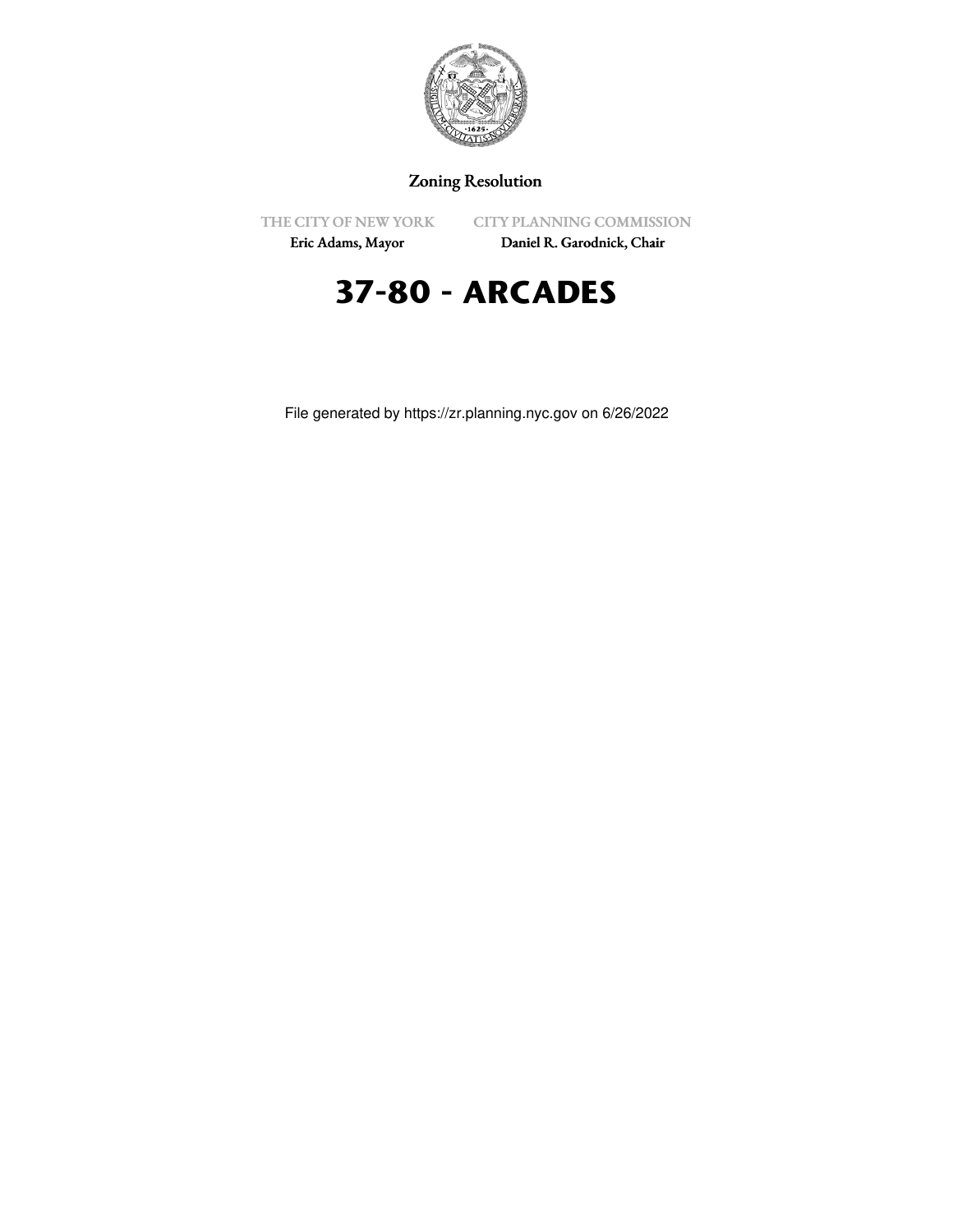### **37-80 - ARCADES**

LAST AMENDED 12/19/2019

The provisions of this Section shall apply to all #developments# an #enlargements# containing an #arcade# that qualifies for a #floor area# bonus pursuant to Sections 24-15, 33-14 or 43-14.

(a) General provisions

An #arcade# shall be #developed# as a continuous covered space extending along a #street line#, or #publicly accessible open area#. An #arcade# shall be open for its entire length to the #street line# or #publicly accessible open area#, except for #building# columns and tables and chairs provided pursuant to Section 37-81 (Moveable tables and Chairs). Such #arcade# shall be unobstructed to a height of not less than 12 feet, and either:

- (1) have a depth not less than 10 feet nor more than 30 feet measured perpendicular to the #street line# or boundary of the #publicly accessible open area# on which it fronts, and extend for at least 50 feet, or the full length of the #street line# or boundary of the #publicly accessible open area# on which it fronts, whichever is the lesser distance; or
- (2) on a #corner lot#, is bounded on two sides by the two intersecting #street lines#, and has an area of not less than 500 square feet and a minimum dimension of 10 feet.
- (b) Permitted elevation

Such an #arcade# shall not at any point be above the level of the #street#, or #publicly accessible open area# that it adjoins, whichever is higher. Any portion of an #arcade# occupied by #building# columns shall be considered to be part of the area of the #arcade# for the purposes of computing a #floor area# bonus.

(c) Permitted parking, drop offs or loading berths

No off-street parking spaces, passenger drop offs, driveways or off-street loading berths are permitted anywhere within an #arcade# or within 10 feet of any bonusable portion thereof. By certification, the Commission may permit such activity in the immediate vicinity of an #arcade# provided such activity will not adversely affect the functioning of the #arcade#. In no event shall such vehicular areas be eligible for an #arcade# bonus.

(d) Hours of operation

#Arcades# shall be accessible to the public at all times.

(e) Signage

An information plaque shall be provided that contains a public space symbol and required text that matches the dimensions and graphic standards provided in the Privately Owned Public Space Signage file from the Required Signage Symbols page on the [Department](https://www1.nyc.gov/site/planning/zoning/graphic-files.page) of City Planning website. Such symbol and required text shall include the phrase "Open To Public" and shall be provided with a highly contrasting background, in a format that ensures legibility. Additional requirements and review procedures for privately owned public space signage systems are specified in Title 62, Chapter 11, of the Rules of the City of New York.

#### **37-81 - Moveable Tables and Chairs**